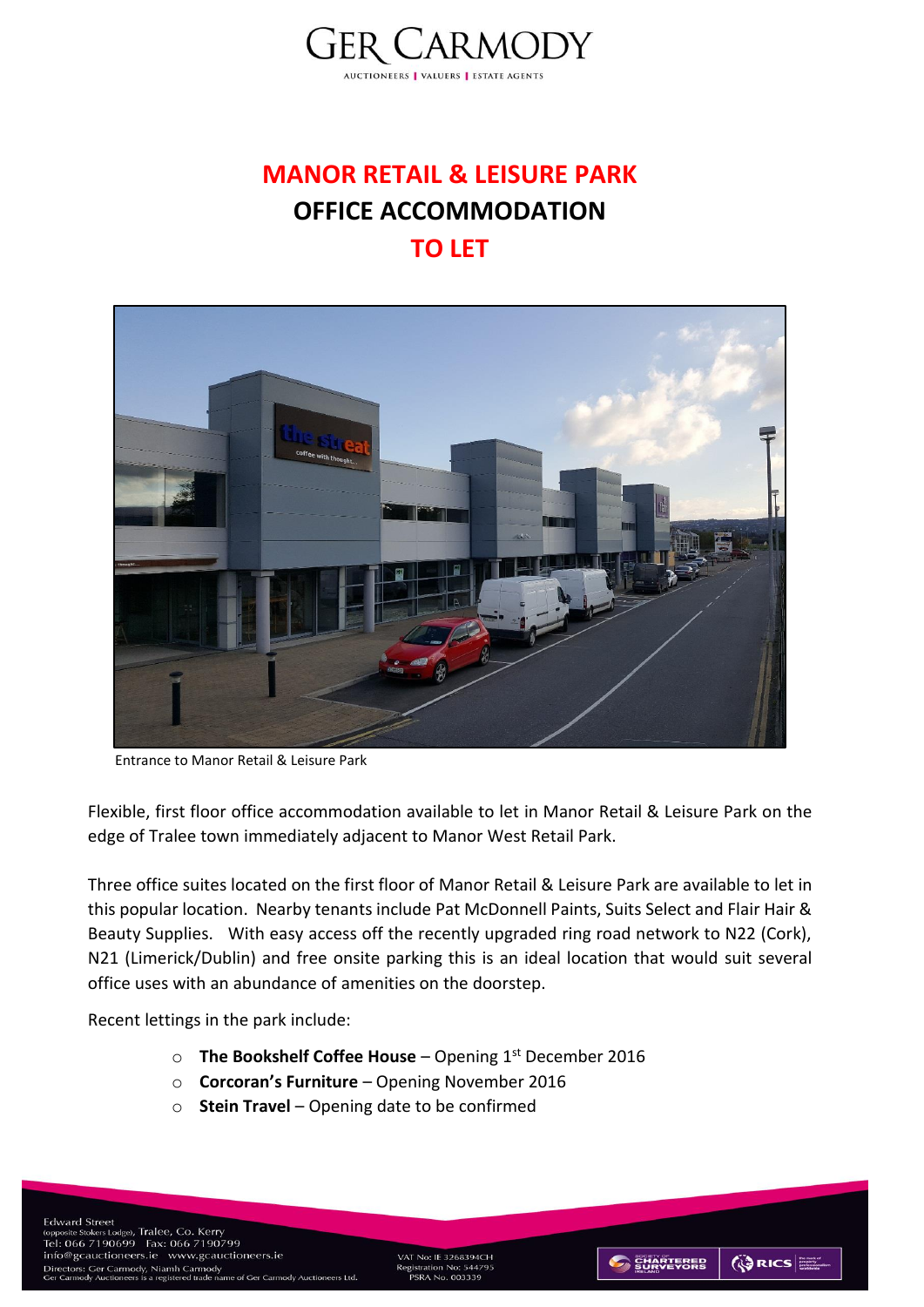# **GER CARMODY**

**AUCTIONEERS | VALUERS | ESTATE AGENTS** 

## **UNITS AVAILABLE**

The layout of the first floor office accommodation is very flexible. Currently the units are laid out as three units with areas ranging from approximately 960 sq ft to 1,560 sq ft. However the units can adjusted to suit the tenant's requirements. The units benefit from an abundance of natural light and views over the retail park and beyond with excellent signage opportunities. Access to the office accommodation is via both stairs and a lift.

| <b>Unit</b> | Area Sq.m  | <b>Area Sq.ft</b> |
|-------------|------------|-------------------|
| Unit 1      | 116 sq $m$ | 1,247 sq ft       |
| Unit 2      | 89 sq m    | 960 sq ft         |
| Unit 3      | 272 sq m   | 2,928 sq ft       |

Approx. areas only – subject to measurement



Office corridor and stairs access point

## **LEASE TERMS & RENTS**

Please contact the agent for rent, rates and lease terms.

## **BER RATING**

BER C1

**Edward Street** Edward Street<br>
(opposite Stokers Lodge), Tralee, Co. Kerry<br>Tel: 066 7190699 Fax: 066 7190799 info@gcauctioneers.ie www.gcauctioneers.ie Directors: Ger Carmody, Niamh Carmody<br>Ger Carmody Auctioneers is a registered trade nar e of Ger Carmody Auctioneers Ltd

VAT No: IE 3268394CH egistration No: 54479<br>PSRA No. 003339



**ORICS**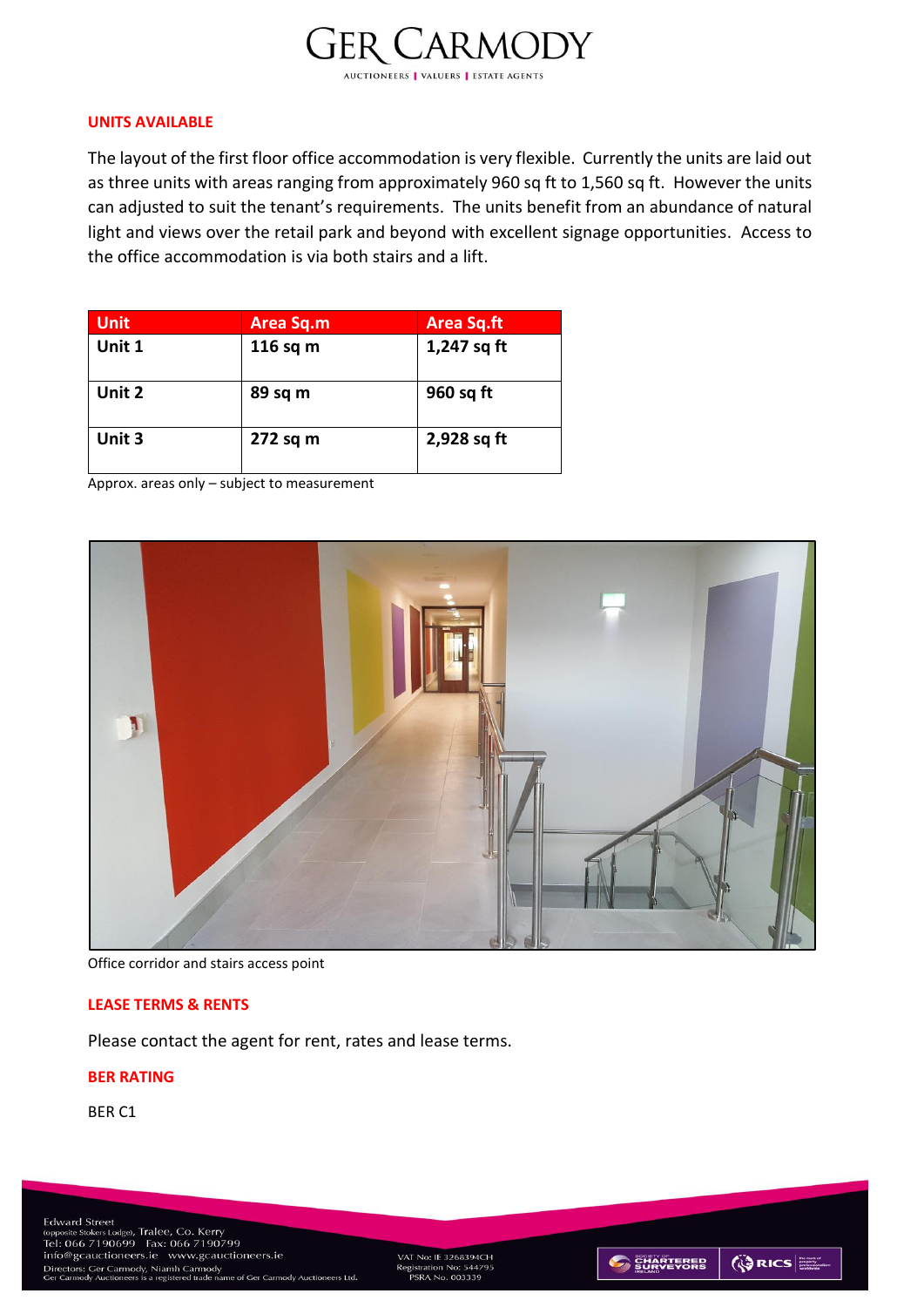

#### **FLOOR PLANS**

#### **FIRST FLOOR** (NOT TO SCALE)



#### **LOCATION MAP**



#### **VIEWING INFORMATION**

For further information or to arrange a viewing please contact Ger Carmody Auctioneers.

Tel: 066 719 0699

Ger Carmody [ger@gcauctioneers.ie](mailto:ger@gcauctioneers.ie) 

VAT No: IE 3268394CH<br>Registration No: 544795<br>PSRA No. 003339



**QRICS**